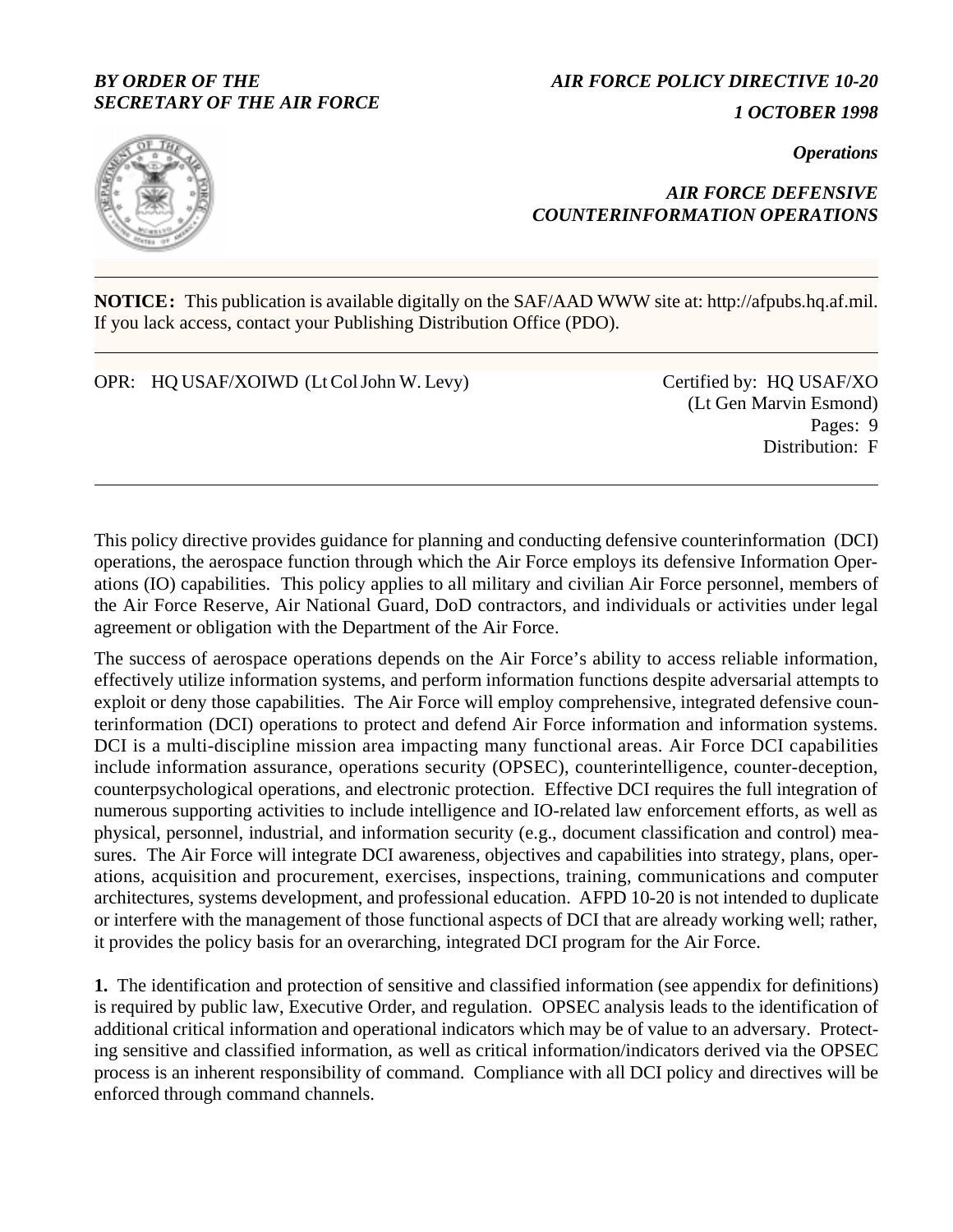**2.** DCI planning will be integrated with other aerospace operational planning. Information will be protected and defended at a level commensurate with the threat and the consequences of its compromise, delay, or loss.

2.1. All operational and exercise plans will identify critical and sensitive information and information system dependencies (i.e., centers of gravity). Additional guidance to help determine information criticality/sensitivity is provided in CJCSI 6510.01B, Defensive Information Operations Implementation, and DoDD 5200.xx, Information Assurance (draft). These plans will use and develop IO sections of the Joint Operational Planning and Execution System (JOPES) as applicable.

2.2. Commanders and operational planners will use risk management to apply operational, procedural, physical and technical countermeasures to reduce existing vulnerabilities.

**3.** Units (i.e., AFIWC, 609IWS), and activities (i.e., Regional/MAJCOM Information Protection Centers and Network Control Centers) that conduct proactive security functions to assist Air Force organizations to deter, detect, defend, report, isolate, contain, and recover from intrusions of information systems will report their resources as part of the Status of Resources and Training System (SORTS) process. Air Staff functional managers, in conjunction with AF/XO, will establish appropriate criteria for this SORTS reporting.

**4.** Procedures and criteria for reporting DCI events will be adhered to by all Air Force units, to include acquisition and procurement organizations. DCI events include attempted or actual intrusions into Air Force information systems; espionage--to include industrial espionage; spectrum interference incidents; detected adversarial PSYOP or deception efforts; and physical attacks on the Air Force information infrastructure. HQ Air Intelligence Agency (AIA), in coordination with Air Staff, MAJCOMs, HQ AFOSI and HQ AFCA, is the lead agency for developing standardized, comprehensive reporting criteria and reporting procedures for DCI events. HQ AIA, in coordination with the AFOSI, will compile and analyze data on all DCI events and will provide fused reporting to AF command, intelligence, and law enforcement channels and other DCI operational entities (i.e., AFCERT, 609 IWS, AFNCCs, etc.) as appropriate.

**5.** The Air Intelligence Agency will establish a "Red Team" capability to periodically evaluate the defensive readiness of Air Force units, headquarters, and DRUs. The Red Team will participate as "aggressor units" in operational test, training and exercise events. Air Intelligence Agency will develop policy and procedures for conducting Red Team assessments in concert with appropriate Air Force organizations, such as MAJCOMs who have overall responsibility for the effective implementation of DCI vulnerability assessments within their commands. AFIWC will provide on-demand technical support to all AF organizations to conduct DCI-related vulnerability assessments. AIA will work with the Air Force Inspector General to incorporate assessments into readiness inspections.

**6.** The Air Force Operations Security (OPSEC) program, managed by AF/XO, and the Air Force Information Assurance program, managed by AF/SC, will be conducted in accordance with existing Air Force policy. MAJCOM commanders are responsible for the effective implementation of these programs. All Air Force members must abide by published security standards and procedures if these programs are to succeed.

**7.** The Air Intelligence Agency, in coordination with Air Force Special Operations Command and Air Combat Command, will provide a framework for developing and operationalizing the constructs of coun-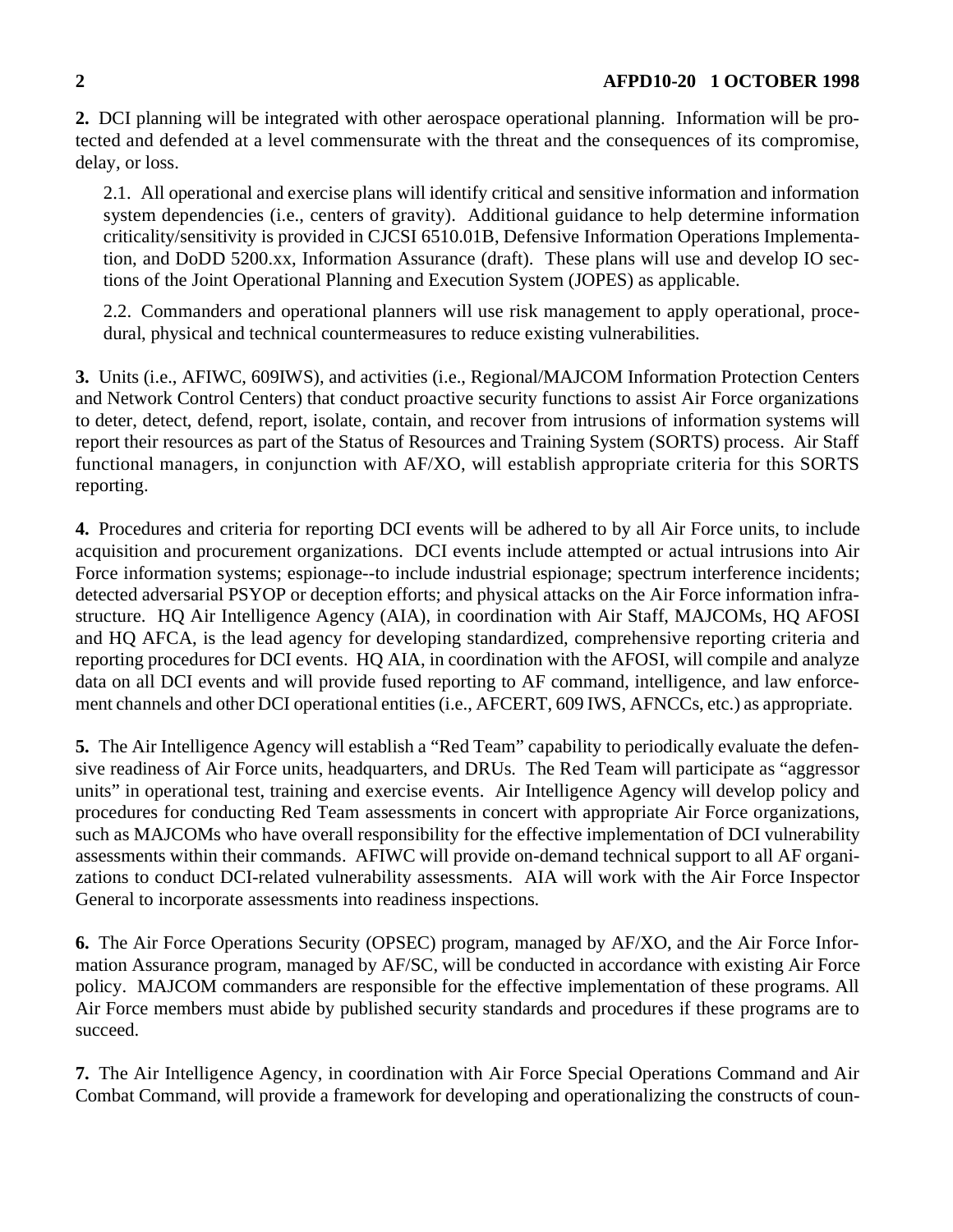## **AFPD10-20 1 OCTOBER 1998** 3

terdeception and counter-psychological operations. Various friendly entities (e.g., ISR, military units, and commanders) can identify adversary PSYOP and deception attempts to influence friendly populations and military forces. Air Force counter-PSYOP capabilities will complement existing Joint Psychological Operations Task Force (JPOTF) activities as part of an integrated IO campaign.

**8.** Air Force commanders must consider how Public Affairs and other military information dissemination can convey truthful, accurate information to mitigate the intended effects of adversary PSYOP. When permitted by National Command Authorities, commanders may use other forces to undertake offensive responses (i.e., physical attack, electronic warfare, etc.) to counter adversarial PSYOP and deception activities.

**9.** The Air Force will plan and employ Electronic Protection (EP), the defensive component of Electronic Warfare, in accordance with existing doctrine and policy. Air Force EP, while defensive in nature, will be conducted and managed as part of the existing, consolidated EW program which includes electronic attack, electronic protection and electronic support activities. Future EP planning and requirements development must address emerging EW threats (e.g., directed energy weapons, and non-nuclear EMP, other radio frequency weapons, etc.).

**10.** The Air Force Office of Special Investigations (AFOSI) is the lead agency for the Air Force counterintelligence program and is responsible for conducting electronic surveillance countermeasures and investigations of unauthorized intrusions into USAF information systems. Close and early coordination between AFOSI and all other DCI team members is critical, as investigations of DCI events frequently cross the functional and legal lines between operations, intelligence, counter-intelligence, and law-enforcement.

**11.** Effective DCI requires the full integration of several traditional security programs managed by AF/ SF:

11.1. The Air Force Physical Security program protects the Air Force critical information infrastructure against conventional or non-conventional attack (e.g., terrorist actions, traditional air base defense threats, etc.) and is an important supporting link in the overall DCI mission area. Air Force operations are vulnerable to unauthorized access and denial-of-service threats. Therefore, commanders must ensure that users and owners of information systems identify both physical and electronic security requirements, and that these requirements be met. Additionally, physical and electronic security requirements must be integrated into operational planning.

11.2. The Air Force Personnel Security program (i.e., security clearances and access controls) is essential to minimize the threat posed by disgruntled employees or hostile internal agents. Internal agents pose a serious threat to Air Force operations due to their unique--often unlimited--access to critical information and information systems. All personnel have a role in maximizing personnel security by being conscious of their working environment, and by noting and reporting suspicious or unusual activities by others.

11.3. The Air Force Information Security program provides policy and procedures for the protection of classified national security information.

11.4. The Air Force Industrial Security program includes policy and procedures for protecting classified information in the hands of US contractors.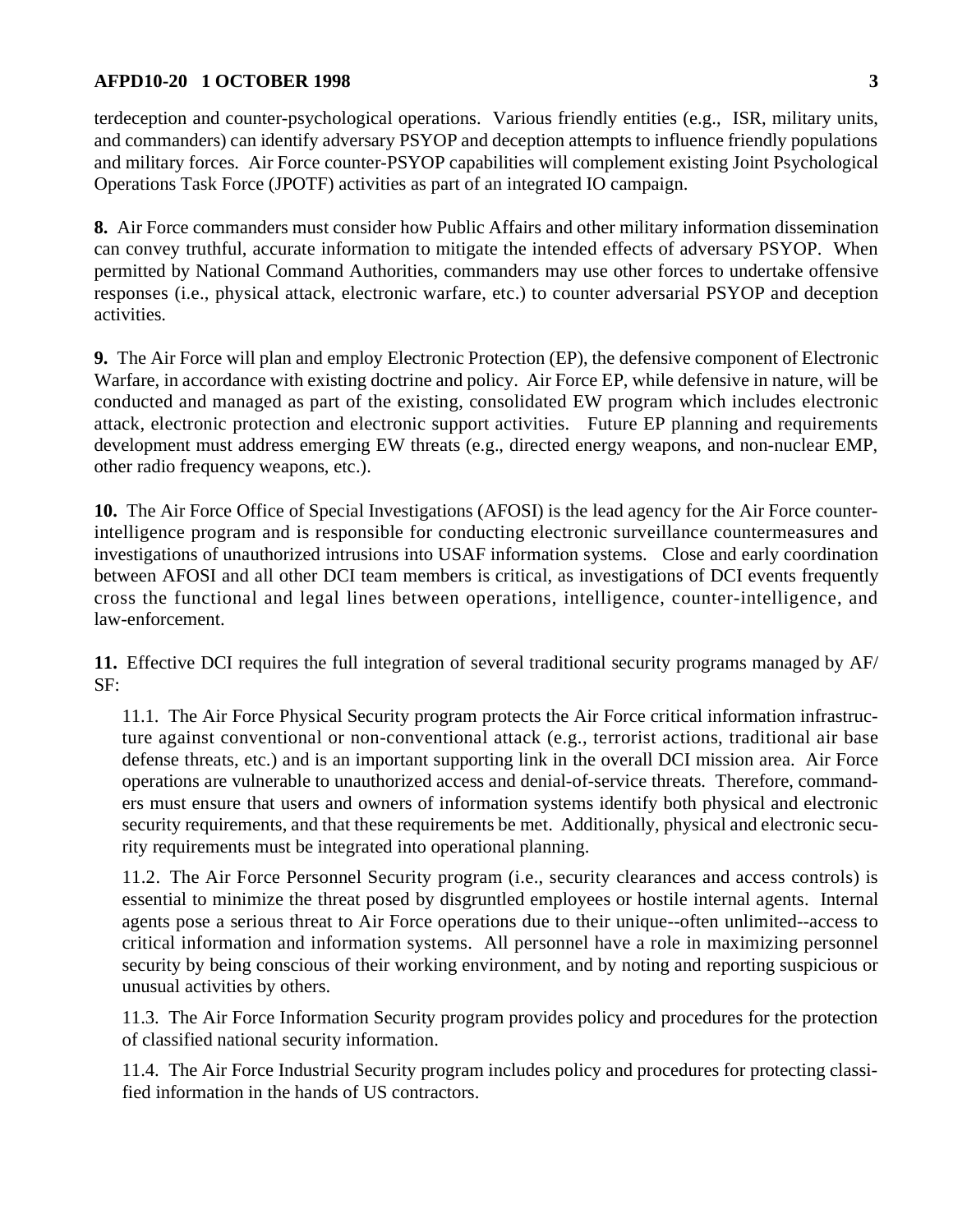**12.** DCI measures will be embedded into Air Force acquisition programs to ensure security and survivability are integrated throughout the life of a program IAW DoDD 5200.1M, Acquisition System Protection Program and DoDD 5200.39, Security, Intelligence and Counterintelligence Support to Acquisition Program Protection. The Air Force acquisition process will provide Information Assurance for information systems and information-based systems on a "cradle-to-grave" basis, with operational users actively engaged in the definition of operational and training requirements.

**13.** Air Force DCI operations will respect the rights of US citizens, carefully heeding the rules and procedures in associated laws and directives. DCI activities will be coordinated with cognizant General Counsel and Staff Judge Advocate authorities.

**14.** The Air Force will work with the other Services and Defense Agencies, the Joint Staff and CINCs, and other government agencies to maximize the security and integrity of USAF information at all times, to include exercises. It will abide by the law and other policies and standards established by appropriate command and control, intelligence, law enforcement, and communications and information authorities.

**15.** The Air Force will foster strong relationships with commercial industry and other civilian partners to promote the exchange of operational data, tactics, techniques and procedures in order to leverage common capabilities and enhance the overall defensive preparedness of Air Force and critical US information infrastructures. The Air Force will leverage the Reserve Component, with its unique integration into the civilian sector, to achieve this goal.

**16.** DCI entails a multi-discipline capability that can succeed only as an integrated team effort across nearly all Air Force functional areas. Operations (DO equivalent) is the overall lead for both offensive and defensive counterinformation. Specific DCI disciplines (e.g., OPSEC, counterintelligence, electronic protection, information assurance, etc.) and supporting disciplines (e.g., physical security, personnel security, etc.) will be executed by appropriate functional elements as delineated by existing and emerging Air Force guidance.

**17.** MAJCOM, NAF, FOA, and DRU Commanders are responsible for implementing and enforcing Air Force DCI policies and directives in their day-to-day operations, as well as for planning, prioritizing, and programming the DCI activities of their commands.

**18.** Successful DCI begins with each individual accepting and carrying out his/her responsibilities in protecting information and information systems from attack and exploitation by adhering to all applicable policies and procedures.

**19.** See **[Attachment 1](#page-4-0)** for references and and other supporting information.

F. Whitten Peters Acting Secretary of the Air Force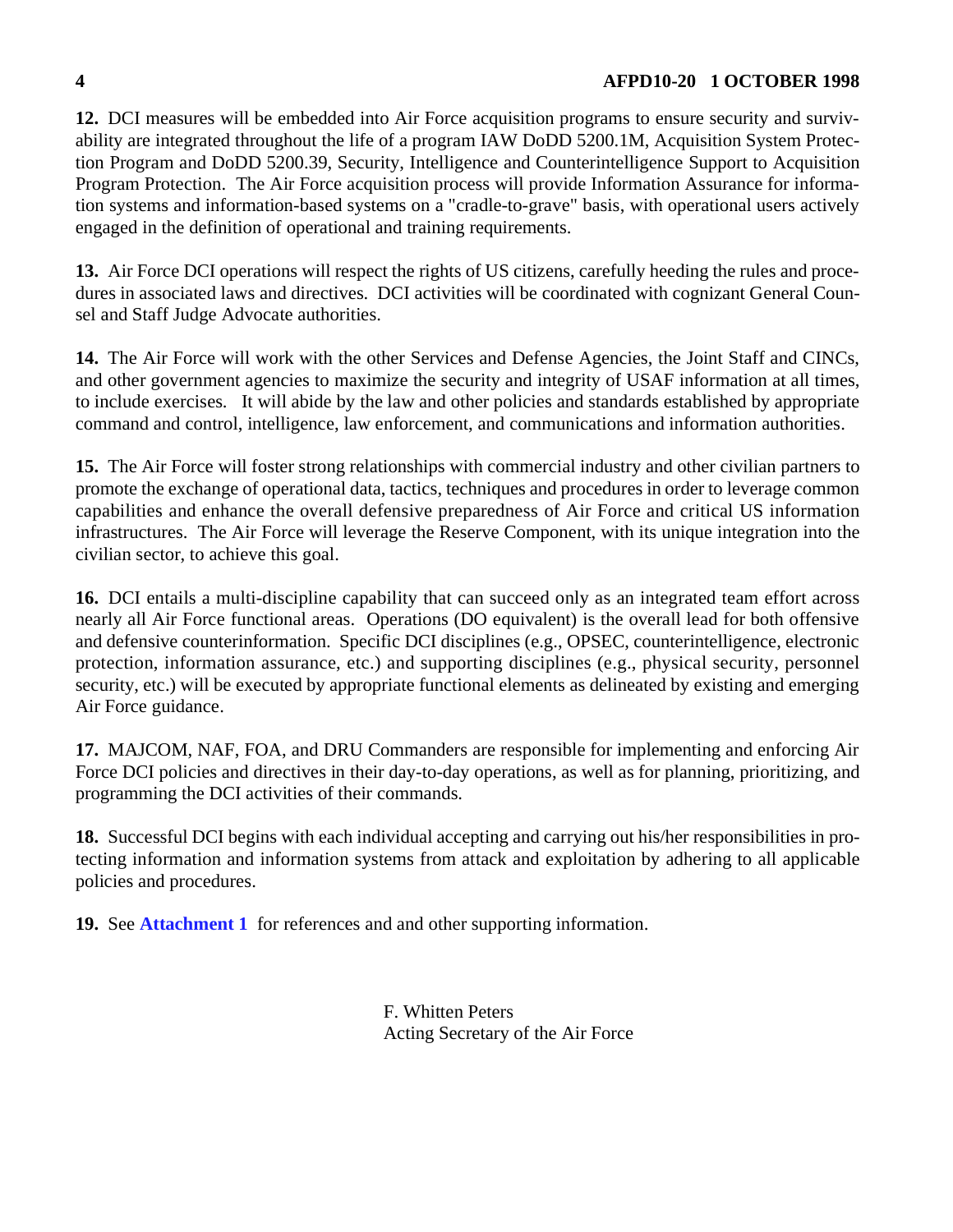#### **Attachment 1**

### **GLOSSARY OF REFERENCES AND SUPPORTING INFORMATION**

#### <span id="page-4-0"></span>*References*

DoD Directive S-3600.1, *Information Operations*, 9 December 1996 DoD Directive 5200.xx, *Information Assurance*, Draft, 19 May 1998 DoD Directive 5200.1M, *Acquisition System Protection Program*, Draft, September 1997

DoD Directive 5200.39, *Security, Intelligence and Counterintelligence Support to Acquisition* 

*Program Protection*, 10 September 1997

Joint Pub 1-02, *Department of Defense Dictionary of Military and Associated Terms*, 23 March 1994

CJCSI 3210.01, *Information Warfare Policy*, 2 January 1996

CJCSI 3213.01A, *Joint Operations Security*, 1 December 1997

CJCSI 6510.01B, *Defensive Information Operations Implementation*, 22 August 1997

AFDD 1, *Air Force Basic Doctrine*, September 1997

AFDD 2-5, *Information Operations*, Final Draft, 6 April 1998

NSTISSI No. 4009, *National Information Systems Security Glossary*, August 1997

AFPD 10-7, *Command and Control Warfare*, 12 August 1993

AFPD 10-11, *Operations Security*, 17 May 1993

AFPD 31-1, *Physical Security*, 1 August 1995

AFPD 31-4, *Information Security*, 1 August 1997

AFPD 31-5, *Personnel Security Program Policy*, 1 August 1995

AFPD 31-6, *Industrial Security*, 1 August 1997

AFPD 33-2, *Information Protection*, 1 December 1996

AFPD 71-1, *Criminal Investigations and Counterintelligence*, 3 March 1995

### *Terms*

**Classified Information—**Official information which has been determined to require, in the interests of national security, protection against unauthorized disclosure and which has been so designated. (Joint Pub 1-02)

**Counterdeception—**Efforts to negate, neutralize, diminish the effects of, or gain advantage from a foreign deception operation. (Joint Pub 1-02).

**Counterintelligence—**Information gathered and activities conducted to protect against espionage, other intelligence activities, sabotage, or assassinations conducted by or on behalf of foreign governments or elements thereof, foreign organizations, or foreign persons, or international terrorist activities. (Joint Pub 1-02)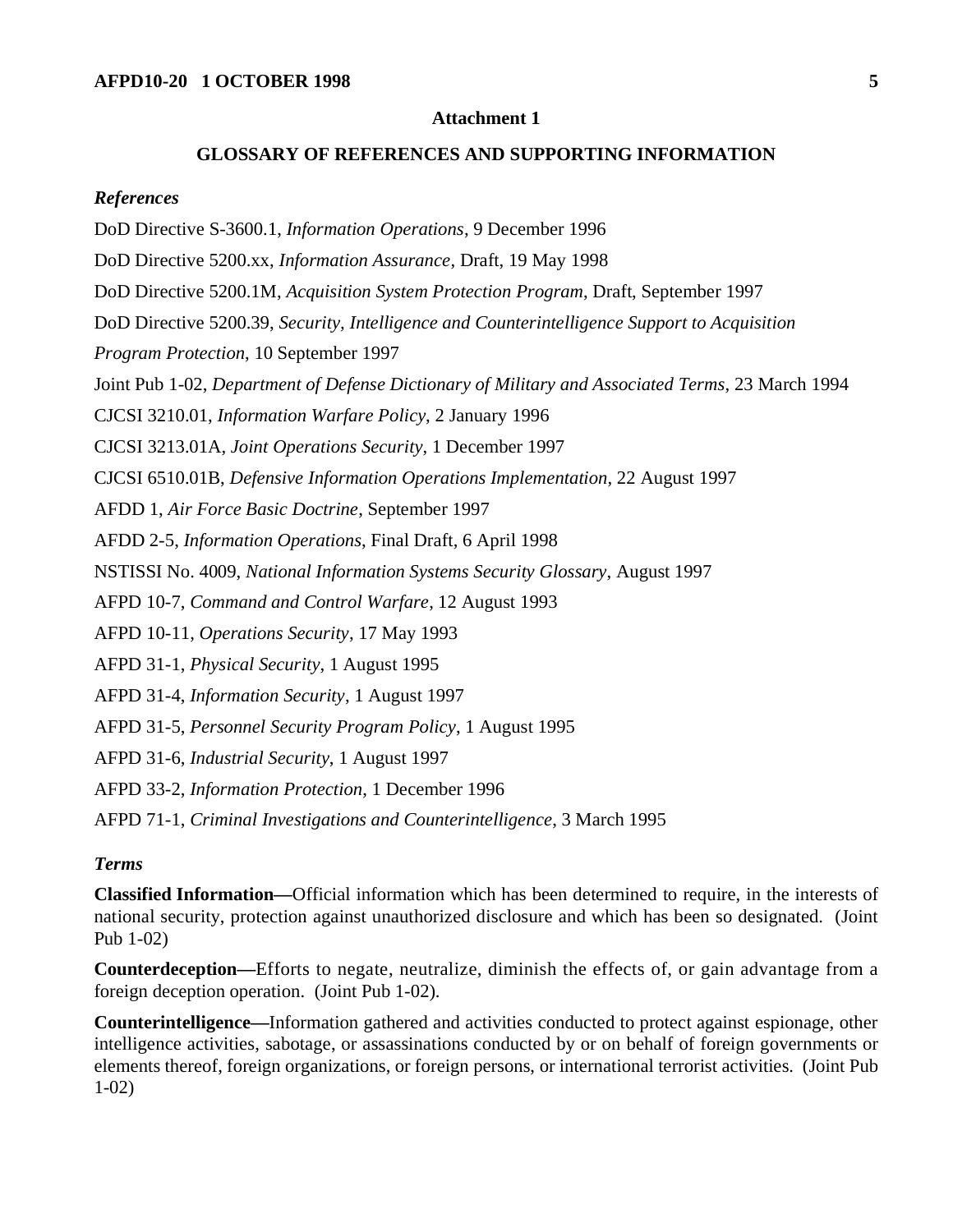**Counterpsychological Operations—**Efforts to negate, neutralize, diminish the effects of, or gain advantage from foreign psychological operations.

**Defensive Counterinformation—**Activities which are conducted to protect and defend friendly information and information systems. Also called DCI. (AFDD 2-5)

**Information Assurance—**Information operations that protect and defend information and information systems by ensuring their availability, integrity, authentication, confidentiality, and non-repudiation. This includes providing for restoration of information systems by incorporating protection, detection, and reaction capabilities. (DoDD S-3600.1)

**Information Operations—**Actions taken to affect adversary information and information systems while defending one's own information and information systems. Also called IO. (Joint Pub 3-13, Preliminary Coordination, 28 Jan 98.) (This term promulgated in DoDD S-3600.1) The Air Force believes that in practice a more useful working definition is: [those a-ctions taken to gain, exploit, defend or attack information and information systems and include both information-in-warfare and information warfare.] {Italicized definition in brackets applies only to the Air Force and is offered for clarity.} (AFDD 2-5)

**Information Superiority—**The capability to collect, process, and disseminate an uninterrupted flow of information while exploiting or denying an adversary's ability to do the same. Also called IS. (Joint Pub 3-13, Preliminary Coordination, 28 Jan 98.) (This term promulgated in DoDD S-3600.1) The Air Force prefers to cast 'superiority' as a state of relative advantage, not a capability, and views Information Superiority as: The Air Force prefers to cast 'superiority' as a state of relative advantage, not a capability, and views IS as: [*That degree of dominance in the information domain which allows friendly forces the ability to collect, control, exploit, and defend information without effective opposition.]* . {Italicized definition in brackets applies only to the Air Force and is offered for clarity.} (AFDD 2-5)

**Critical Information—**Information about friendly activities, intentions, capabilities, or limitations that an adversary needs in order to gain a military, political, diplomatic, or technological advantage. (CJCSI 3213.01A)

**Operations Security—**A process of identifying critical information and subsequently analyzing friendly actions attendant to military operations and other activities to: a. Identify those actions that can be observed by adversary intelligence systems. b. Determine indicators hostile intelligence systems might obtain that could be interpreted or pieced together to derive critical information in time to be useful to adversaries. c. Select and execute measures that eliminate or reduce to an acceptable level the vulnerabilities of friendly actions to adversary exploitation. Also called OPSEC. (Joint Pub 1-02)

**Sensitive Information—**Information, the loss, misuse, or unauthorized access to or modification of which could adversely affect the national interest or the conduct of federal programs, or the privacy to which individuals are entitled under 5 U.S.C. Section 552a (the Privacy Act), but that has not been specifically authorized under criteria established by an Executive Order or an Act of Congress to be kept secret in the interest of national defense or foreign policy. (NSTISSI No. 4009)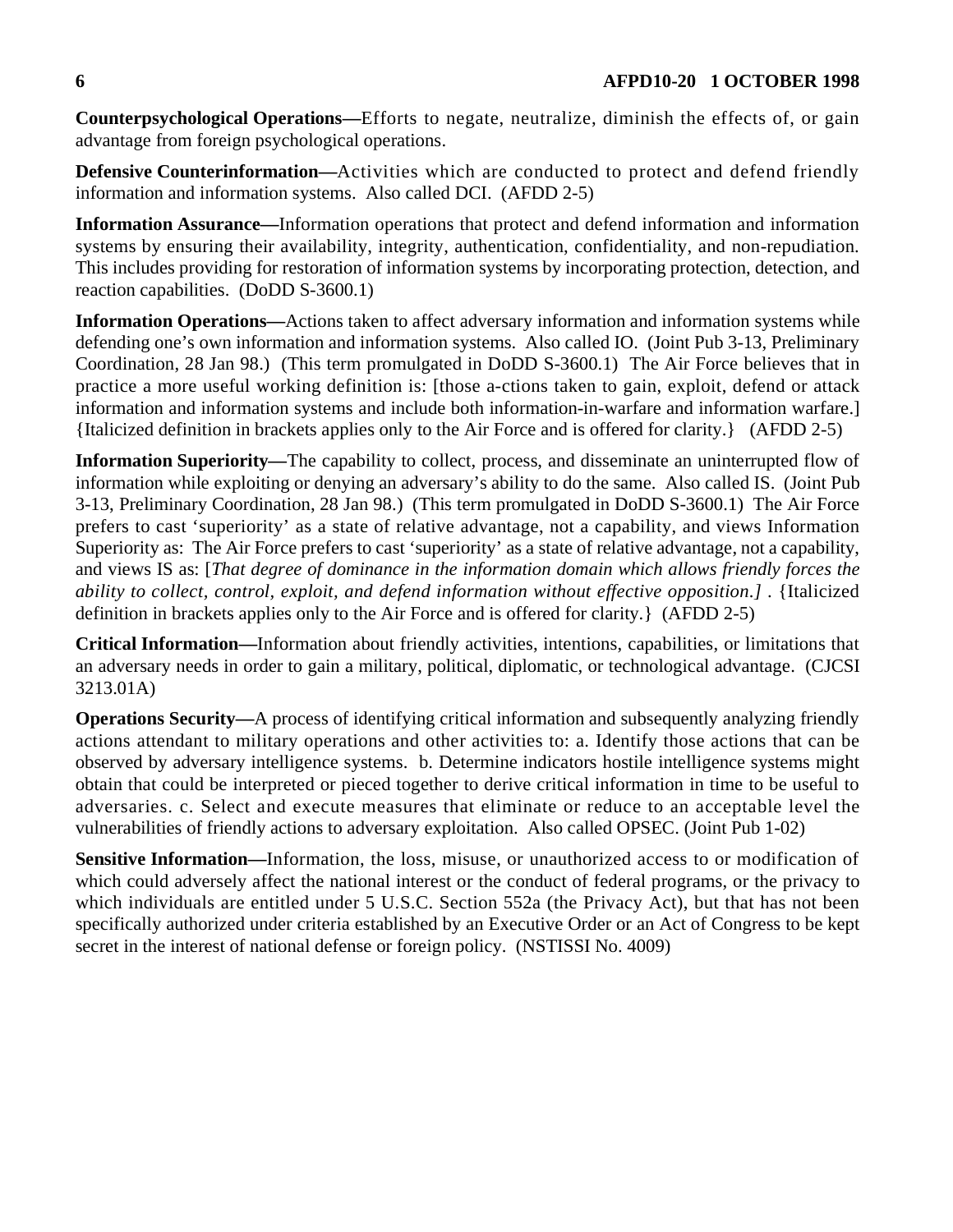#### **Attachment 2**

### **MEASURING AND DISPLAYING COMPLIANCE WITH POLICY**

**A2.1.** Defensive counterinformation (DCI) is a multi-discipline capability impacting many functional areas. Several DCI capabilities (e.g., information assurance, OPSEC, counterintelligence, etc.) have been implemented for years through existing policy and AFIs. AFPD 10-20 is not intended to duplicate or interfere with the management of those elements of the DCI program that are already working well. However, all Air Force policy directives, instructions, and other official guidance pertaining to DCI operations will be reviewed annually by OPRs and, as necessary, updated or reinvigorated to reflect the growing IO threat.

**A2.2.** The strategy for reporting compliance with this AFPD entails the following: HQ AIA, a field operating agency of HQ USAF/XO, will serve as the OPR for measuring Air Force-wide compliance with DCI policy via a comprehensive annual report to AF/XO. This report will depict the overall health of the Air Force DCI mission area, as measured by the agencies responsible for the various DCI programs and the Inspector General. The report should be developed by assessing existing metrics already in place under current AF policy and by assessing new metrics which will be developed by functional OPRs in support of this AFPD (e.g., SORTS, legal review of defensive IO operational activities, etc.). A comprehensive list of inclusive DCI policy areas, to include those areas for which new metrics are required, as well as specific guidance to functional OPRs for reporting compliance data to HQ AIA, will be provided in a subordinate AFI. As they become available, SORTS reporting and IO-related exercise results and lessons-learned will be compiled by HQ AIA for integration into the annual compliance report to ensure it provides a comprehensive assessment of the DCI program. Examples of metrics from designated functional OPRs to be integrated into the annual report are identified below.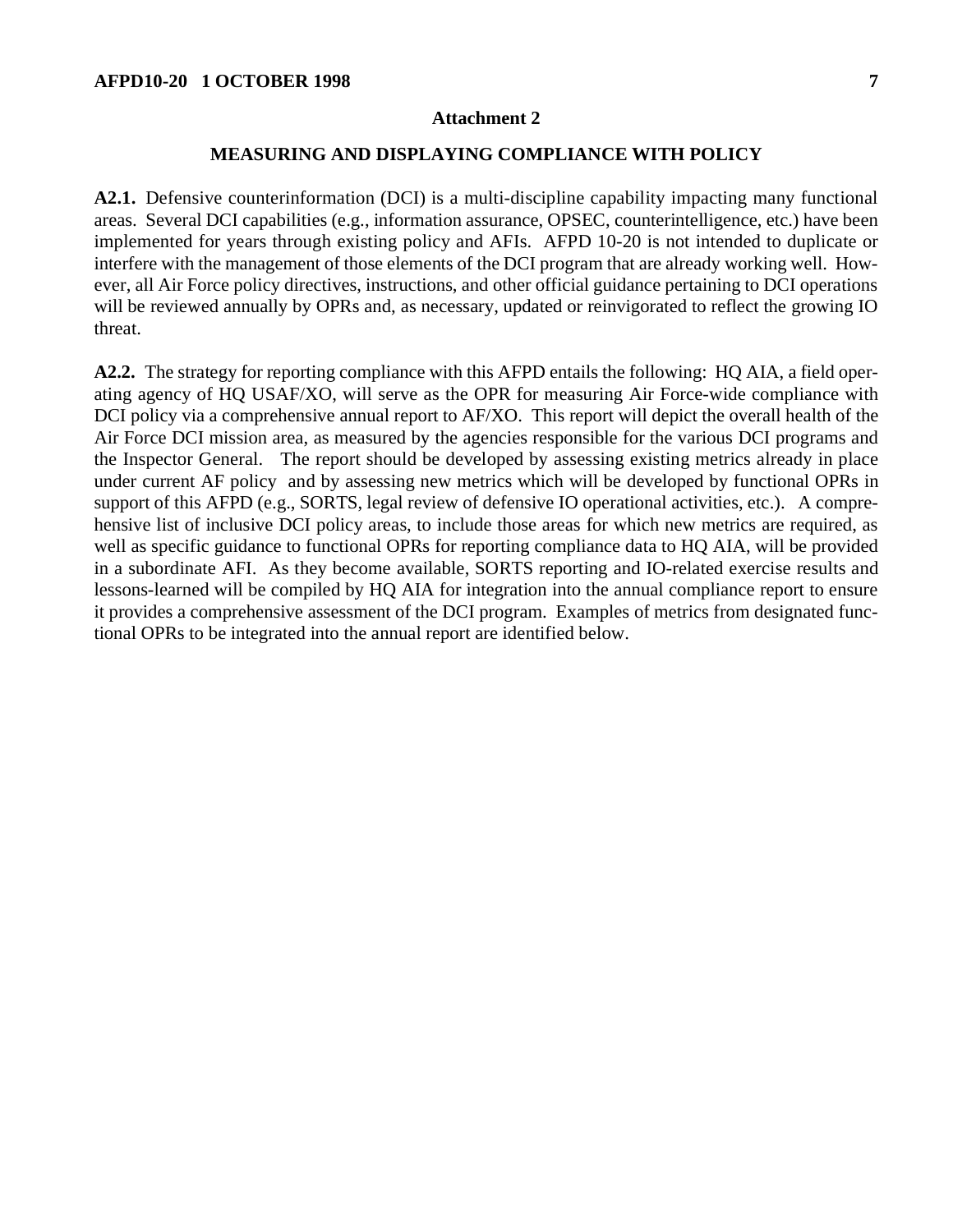

**Figure A2.1. Sample Metric of Systems Accreditation Status.**

**Figure A2.2. Sample Metric of AFOSI Case Resolution Rates for Counterintelligence and Computer Crime.**